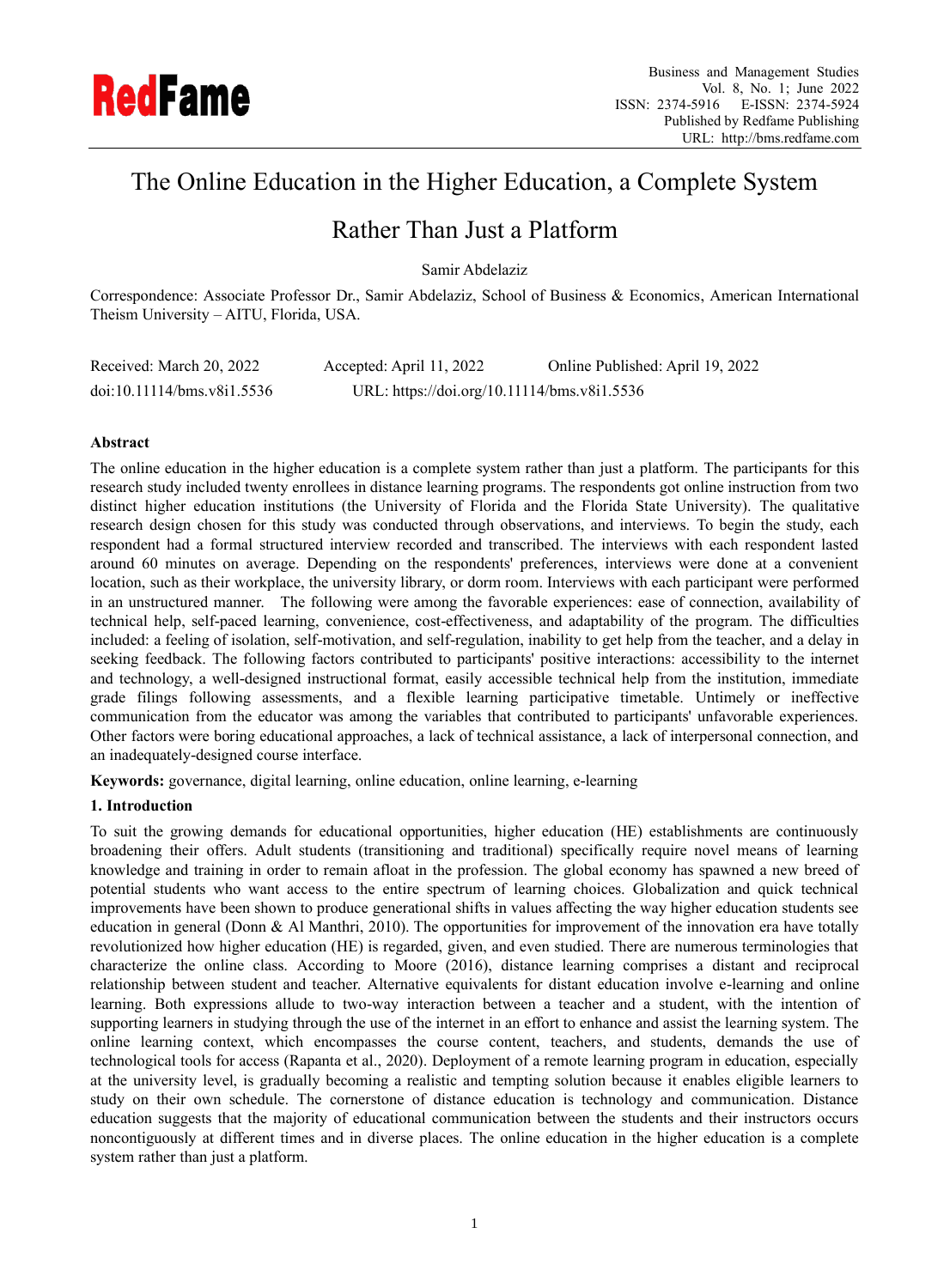# **2. Research Issue**

#### **Africa**

African countries lack enough ICT-related infrastructure which makes them unable to compete on a global stage (Kayange, 2019). Following the findings of a research undertaken by the "African Virtual University (AVU)," it has been determined that internet coverage at higher education institutions throughout the continent is inadequate and unmaintained (Twinomugisha et al., 2004). Therefore, the three elements of digitization, namely connectivity, capacity, and content, have not yet been fully achieved in Africa. Despite having internet speeds comparable to that of a broadband household connection available in Europe, African universities spend 50 fold as much their throughput as their counterparts in other parts of the world, and they fail to oversee, let alone manage, the current bandwidth resources available in their countries (Gunga & Ricketts, 2007). Therefore, what little frequency band is available becomes even less helpful for educational and research purposes (Steiner et al., 2005).

On a broad scale, the problem in Africa is the shortage of e-learning courses and the complexity for learners in obtaining entry to even the limited number of programs that are accessible owing to a lack of facilities. A seemingly insurmountable need for tuition rates at higher education institutions in Africa, particularly in Ghana, seems to be surpassing these universities' ability to meet the demand.

Alternative means of distributing their curriculum to satisfy the increased need are being developed by institutions to fulfill this demand, and they are equally eager to do so. High-quality understanding of how the traditional education platform and online teaching and learning modes measure up in terms of attributes of their company operations, informational methodologies used by teaching staff in the two modes, and the facets of interaction between students and instructors, among other things, would be beneficial for higher education institutions currently in the choice process on which alternative to choose. It is worth noting, however, that there is a scarcity of empirical material in the Ghanaian context that compares online and face-to-face teaching approaches of imparting instruction, particularly in distance education. Especially in the case of higher education, this is the point to be made.

As a result, there is less information available on the state of online education compared to traditional face-to-face delivery in terms of learning strategies, student-educator engagement, and student/student involvement (Redmond et al., 2018). The concerns that will be answered in this project are important for students, faculty, and administration.

#### **Middle East**

Online students often experience feelings of loneliness and social isolation which can come from a lack of peer contact. This case can lead to individuals opting out of the program and adversely impact learning (Fazza & Mahgoub, 2021). Human engagement can assist students in coping with the sentiments of being left behind in the classroom. It is widely believed that student-to-student contact is essential for increasing interest and keeping students in distance learning (McGuinness et al., 2019). Famularsih (2020) concludes that anxiety, a lack of interaction, and poor internet connection when speaking in the target language  $(TL)$  — in other words, the language becoming learned, were the most significant challenges faced by the participants. In a similar vein, Đorić et al. (2020) pointed out that a bad internet access was one of the obstacles that ESL enrollees in Pakistan were encountering at the time of their research. A study conducted under Covid-19 by Bailey and Lee (2020) identified problems such as the use of new technology in learning, fear of over-sharing information and the significance of identifying the most suitable Learning Management System (LMS) or framework to meet students' requirements.

The efficacy of faculty communication while dealing with language obstacles, as well as communication through different technology modalities, is all issues that must be addressed. The shifting function of instructors has an influence on the communication that takes place between them and their students (Ng, 2020). During face-to-face classes, the classroom environment provides indications for instructors, who use students' vocal and nonverbal exchanges to direct their education (Ng, 2020).When faculty members are unable to view the faces of their students, it is impossible to discern these emotive signals. Coppola et al. (2001) did a study of 20 online teachers and observed that there were no suitable review controls in place and that those that were in place were equivalent to programs available in the way of distance or related learning. In distance learning, the review is delivered by conventional (snail) mail, and it is sometimes not received as promptly as is necessary for corrective actions (Spinks & Bedi, 2012). To be successful, online instructors must be familiar with the technology and know-how to utilize it effectively. Consequently, it becomes vital to offer enough training for faculty members on the newest advancements while also including them in the creation of online courses and courses on the internet (Kebritchi et al., 2017). Using mass communication theories, another set of researchers came to the conclusion that online lectures presented in multimodal forms such as audio and text led to more pleasant student experiences when contrasted to lectures delivered in just one modality (Limperos et al., 2015).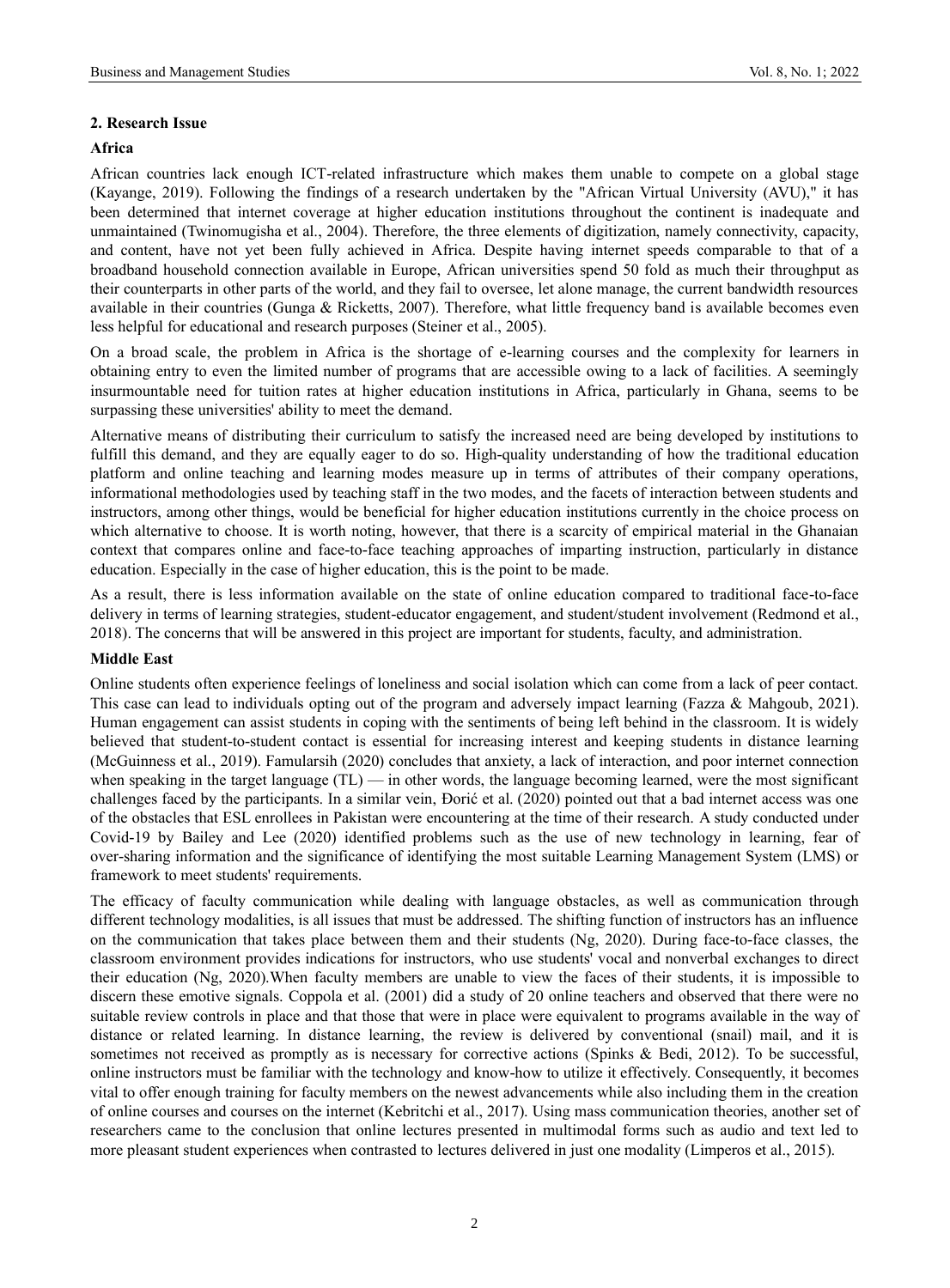# **Legal Challenges**

As a result, because distance education involves operations that are not governed by the country's current copyright law, such as the logical use of limits in creations of others, teachers who use distance learning copyrights become lawful blind spots, which must be addressed by enhancing the copyright law in the nation (Zhang, 2019). Also, this case could be improved by specifying and implementing long-term education plans and strategies. Copyright law is the legal recourse of an original piece that has been fixed in a physical form; the work must be incorporated in a material form such as the book pages, a painting, or a computer storage system, in order to be protected. These forms include multimedia, computer software, and poem items are examples of works that are protected by intellectual property rights. In an academic context, copyrightable compositions include scholarly publications, web-based course materials, presentation files, and books, to name a few types of resources. In spite of the common misconception that copyright is concerned with the preservation of ideas, copyright is only concerned with the expression of those concepts as embodied in the actual work (Lorenzen, 2021). It is crucial to remember that as per the fair use clause of the United States copyright law, individuals are permitted to paraphrase and quote original works without the authors' consent. However, individuals must appropriately attribute the source to prevent copyright infringement. It is critical not to trample on copyrights in a virtual learning setting since practically all educational resources are copyrighted from the minute they are generated, even if there is no copyright note on the page where the item is being used. The most prevalent infringement of intellectual property rights is the unlawful copying of a large portion of a piece of work (Trimble, 2019). It is illegal to replicate intellectual property without the owner's authorization, and those who do so are subject to legal consequences. Because any misunderstanding about the roots of copyright laws and their consequences could jeopardize the development of productive online teaching and learning experiences, online educators must educate themselves on the subject of copyright laws and their ramifications.

#### **Research Questions**

RQ1: Is the online education in the higher education same as a governance system?

RQ2: Has the online education platform assisted in ensuring students of higher education obtain the best education they need?

RQ3: How can the online education be compared to the face-to-face kind of system?

#### **Hypothesis**

 $\checkmark$  H<sub>0</sub>: The online education in the higher education is not same as a governance system.

 $H<sub>1</sub>$ : The online education in the higher education is same as a governance system.

 $\checkmark$  H<sub>0</sub>: The online education platform has not assisted in ensuring students of higher education obtain the best education they need.

H1: The online education platform has assisted in ensuring students of higher education obtain the best education they need.

 $\checkmark$  H<sub>0</sub>: The online education platform cannot be compared to the face-to-face kind of system.

H1: The online education platform can be compared to the face-to-face kind of system.

# **Research Objectives**

Objective 1: To discuss the online and the traditional education platform in the higher education level.

Objective 2: To do quick comparison between the traditional education platform and the online education in the higher education level.

Objective 3: To focus on the online education as a governance system.

Objective 4: To understand online education as a creative and smart platform in higher education level.

### **Importance of the Research**

The research study will help answer the research questions. The research study plays a central role in understanding whether the online education in the higher education is a governance system (Gong et al., 2021). It also helps comprehend whether the online education platform assisted in ensuring students of higher education received the best education they need. Readers could also know how the face to face and the online education are compared.

### **Theoretical Framework**

The online collaborative learning (OCL) hypothesis, suggested by Harasim (2007), concentrates on the application of the Internet's resources to create a learning atmosphere that encourages cooperation and knowledge acquisition. Ideas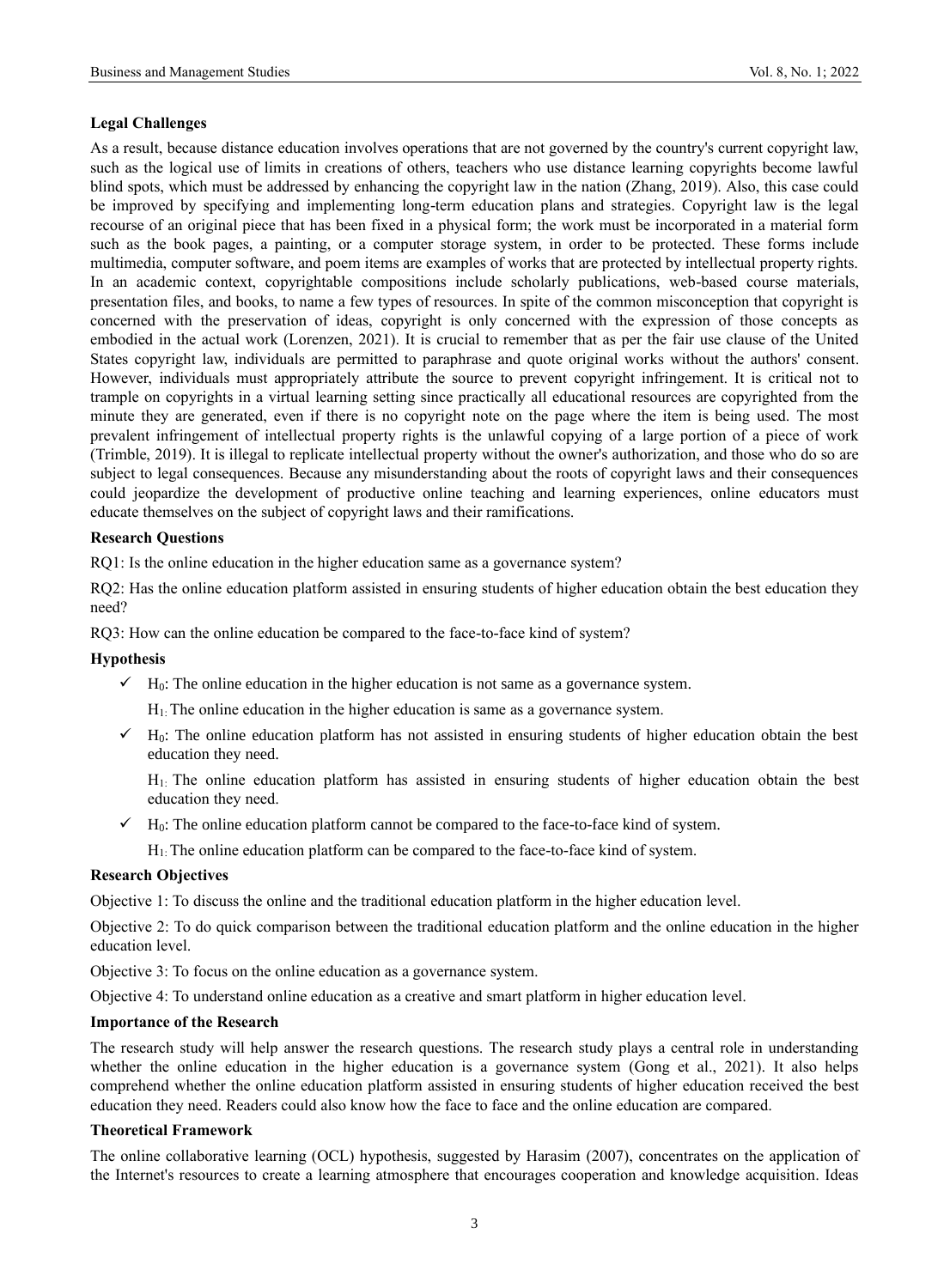are generated during the brainstorming process, during which different ideas are collected and analyzed. Ideas are contrasted, examined, and classified during the idea structuring phase, which is carried out via conversation and argumentation. Intellectual convergence is the period in which intellectual synthesis and agreement are achieved, along with the ability to agree to disagree, generally via the completion of a shared project, assignment, and perhaps other masterpieces (Harasim, 2012). Since students are urged to address issues via discourse collectively and that the teacher serves as both a facilitator and a part of the educational community, OCL is also derived from social constructivism. This is a distinguishing element of OCL, but it is also valid of other constructivists, in which the teacher is not inherently different and except for the students, but rather an active participant of the education process in which the students participate. The difficulty in scaling up OCL is attributed to the focus placed on the responsibility of the instructor (Picciano, 2021). Compare this with the importance of connectivism in higher education, which is why object-centered learning is better suited for smaller-scale curricula. If one is looking for parallels across diverse concepts about online education, this last aspect is critical to remember.

Additionally, Naicker et al. (2021) use the Collaborative Online International Learning (COIL) paradigm to teach South African students about online learning. COIL is a cutting-edge method of learning and teaching that allows instructors and students to interact and cooperate with peers all over the world via the use of the internet (Rubin, 2016). COIL facilitates meaningful conversations between students and instructors with peers who are located in physically distant areas and come from various linguistic and cultural contexts by utilizing internet-based technologies and new online pedagogies (Guth, 2013). COIL enables unique learning experiences where learners could engage, cooperate, and take part in the learning process, hence increasing chances for transnational and intercultural learning.

#### **Literature Review**

Sun and Chen (2016) claim that online education is here to stay and is expected to continue to increase in the future. A look at the past of online education reveals that it has grown at a rapid pace, bolstered by internet connectivity, technologically advanced, and a large and growing marketplace. It is reasonable to expect that online education will keep expanding its footprint and affect higher education via a robust restructuring, refining, and reshaping phase. It is highly improbable, however, to completely replace traditional higher education, but rather to serve as a complementary option (Adedoyin & Soykan, 2020). However, because of its versatility, accessibility, and convenience, online education is becoming more popular, among those with geographical distance, scheduling difficulties, or inability to pay for it otherwise. While researching for this project, the major emphasis was on examining how various theories, practices, and evaluations could be applied to the online learning environment. Sun and Chen (2016) investigate how the ideas offered have been used to different online course development and design elements. After that, they looked into how things have changed over time, how they have evolved, and their technological impacts on online education. Researchers in online teaching are concentrating their efforts on the interactions between teaching and cognitive presences to find out the effectiveness and preferable methods and policies for online pedagogy. Inside the domain of online learning, Sun and Chen (2016) concentrate their efforts on developing an online learning group through the promotion of collaboration, interactions, and social presence between instructors and students and among students.

Specifically, Paudel (2021) says that the pandemic COVID-19 has forcibly transformed the style of learning and teaching in Nepal's higher education from exclusively face-to-face to online, which represents new perspectives and experiences for several of the students and instructors. In this context, the author studied the views of instructors and students on online education at the connection to its advantages, problems, and tactics during and after COVID-19 in India-based institutions of higher learning. In order to accomplish this goal, an online survey research strategy was used. The viewpoints of 280 instructors and students from five institutions in Nepal were gathered using a survey questionnaire, which was employed in the research to gather data. The findings reveal that the respondents consider online education to be valuable chiefly for championing online research, linking individuals to the international society, and obtaining a vast and authentic resource of insight, despite the fact that they considered time-management capabilities, more independence for learners and teachers, and dependable internet to be severe challenges. According to the findings of the study, time management abilities, technical preparedness, and computer literacy are the most important characteristics for individuals who choose to pursue online education (Kim & Bonk, 2006). Participants indicated that ICT objectives are clearly defined and that modules should be produced in accordance with this policy. Because just online modes of learning and teaching are ineffective in the context of Nepal, the participants favor mixed learning over online alone modes. For this reason, the education process in countries such as India would be far more successful and effective if a hybrid approach were to be applied.

#### **3. Research Methodology**

#### **Research Design**

The qualitative research design chosen for this study was conducted through observations, and interviews. The goal of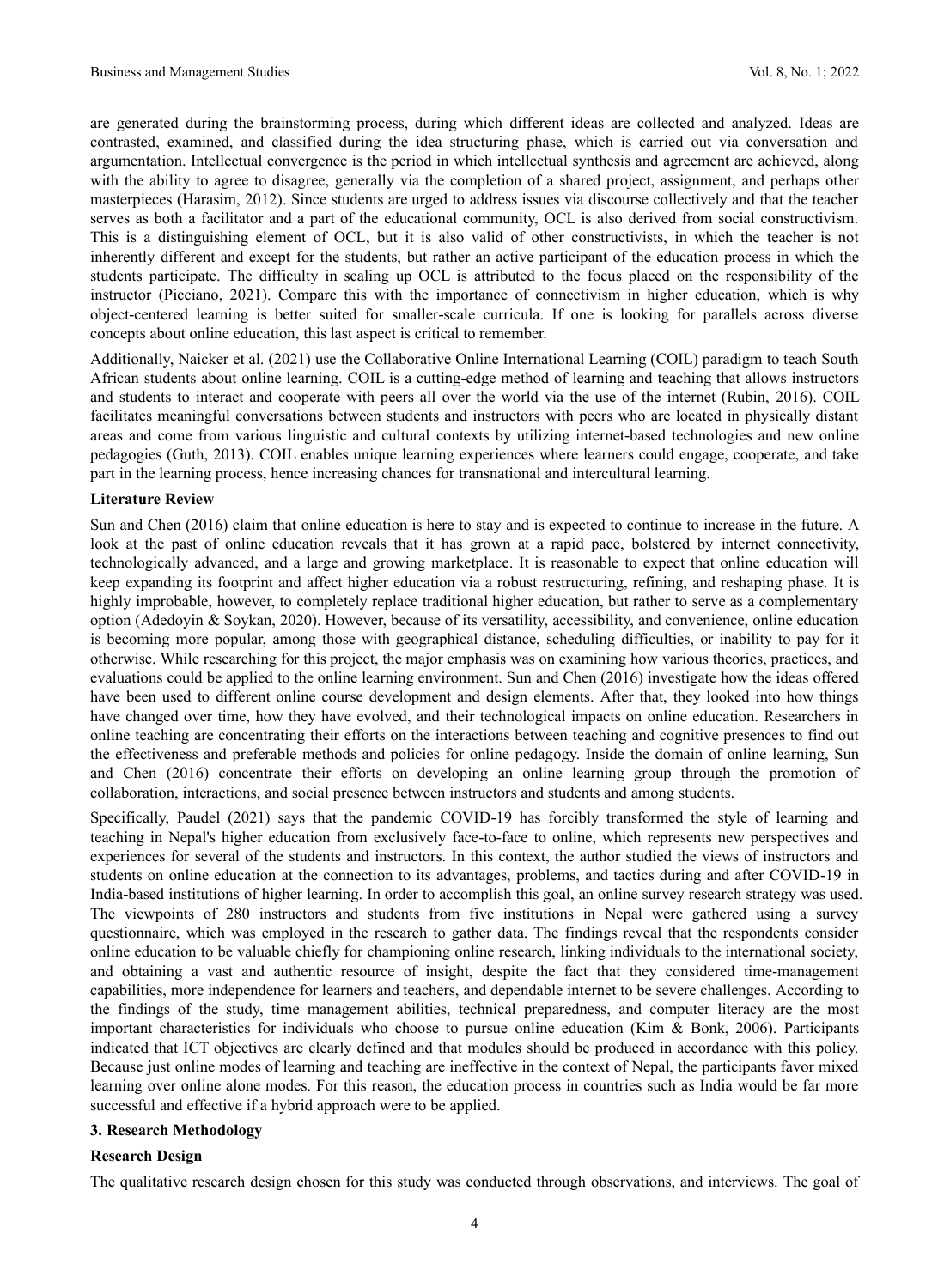qualitative research is to get an understanding of the context of phenomena in order to express the narrative rather than to make inferences. Triangulation, which is the process of bringing together different sorts and bits of information, could help in making a better analysis or assessment of a situation (Nancy Carter et al., 2014). Interviews and observations and interviews are simply two components of the whole process of discovery. It is not required, but it is ideal for supplementing the knowledge gathered from interviews and observation with other information. The observations structured and unstructured interviews were the data collecting procedures employed in this research, and they were all recorded.

#### **Participants**

The participants for this research study included twenty enrollees in distance learning programs. The respondents got online instruction from two distinct colleges (the University of Florida and the Florida State University).

# **Data Collection**

The following approaches were used to gather information: interviews and observations. Researchers will be able to utilize diverse data sources to confirm and corroborate their results if they employ a range of data for data collecting. Each group of students took part in two interviews with the researchers. There were two types of interviews: one that was organized and one that was not. In an attempt to gather additional qualitative information, two observations were carried out (Jamshed, 2014). The observations were placed over a period of roughly 60 minutes. The assessments were carried out in the same environment in which the participants generally did their online schoolwork, which was a computer lab. Using the data, researchers were able to answer the research questions as well as identify commonalities and differences among the survey respondents.

#### **Interviews**

Fraenkl et al. (2012) stated that conducting interviews is a critical step in determining the correctness of perceptions that a researcher has received via observations. When conducting interviews, a range of approaches are possible, including the use of pre-set questions, following a methodology or interview handbook, and even doing interviews as an unforeseen event. Each of these questions serves as a guide for the researcher as he or she attempts to comprehend the phenomena (Patten, 2016).

To urge respondents to share their impressions of the value of online education depending on personal experiences, this research used a range of questioning tactics (refer to Appendix A) to solicit their responses. To begin the study, each respondent had a formal structured interview recorded and transcribed. The interviews with each respondent lasted around 60 minutes on average. Depending on the respondents' preferences, interviews were done at a convenient location, such as their workplace, the university library, or dorm room. Interviews with each participant were performed in an unstructured manner. The unstructured interviews lasted roughly 45-60 minutes in total, including preparation time. Each respondent was subjected to both a structured and unstructured interview procedure.

#### **Data Analysis**

The transcribed verbatim interviews were compared to the actual recordings to ensure that they were accurate. In addition to data collecting, data analysis was carried out at the same time as well. The transcripts of the interviews and observations were subjected to extensive categorization. For the purpose of analyzing qualitative data from multiple sources throughout time, the continuous comparative approach was used. In order to better understand the students' experiences who were attending online courses as well as the elements that influenced those experiences, data was sorted around each study question and grouped together by topic. Comparing and contrasting the observations, interviews, and archive data was a major focus of the study. Following that, the material was organized into two key categories. These were both beneficial and unfavorable aspects of online education, depending on their perspective. The following were among the favorable experiences: ease of connection, availability of technical help, self-paced learning, convenience, cost-effectiveness, and adaptability of the program. The difficulties included: a feeling of isolation, self-motivation, and self-regulation, inability to get help from the teacher, and a delay in seeking feedback. The following factors contributed to participants' positive interactions: accessibility to the internet and technology, a well-designed instructional format, easily accessible technical help from the institution, immediate grade filings following assessments, and a flexible learning participative timetable. Untimely or ineffective communication from the educator was among the variables that contributed to participants' unfavorable experiences. Other factors were boring educational approaches, a lack of technical assistance, a lack of interpersonal connection, and an inadequately-designed course interface.

#### **4. Findings and Discussion**

Educators lacked the necessary technical competencies. They were unable to change their teaching approaches or adequately communicate with students, making it impossible to maintain best teaching practices in the online context.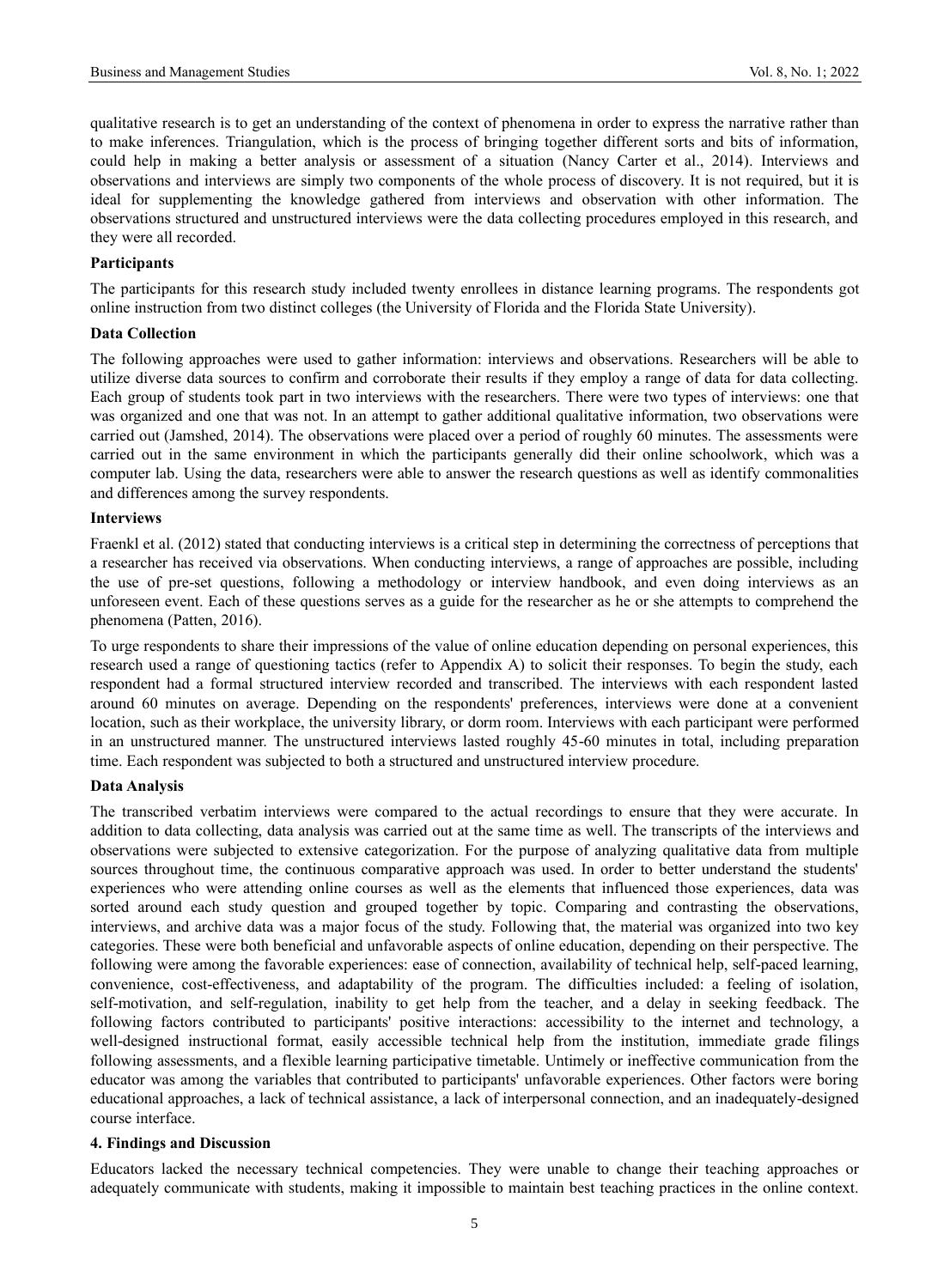Learners can actively participate in video conferences because instructors can designate them as moderators, which demonstrate the analytical teachers' competence (Candarli & Yuksel, 2012). The desire to employ different features given by the e-learning platform to acclimatize their teaching methodologies to the digital setting, for example, demonstrates the teachers' competence, as earlier stated. As part of these technical skills, instructors must be able to articulate topics through real-time collaboration, use instantaneous chat during lectures, provide students with the option of working in groups during meetings, post numerous links on the forum that point toward various resources, and create short videos for specific research facilities or seminars that are then posted on the website.

As a result, certain instructors were successful in finding answers, but others were unwilling to put up the work necessary to discover how to educate online. Regardless of the fact that now the e-learning framework fulfills the basic tenets for educators to grab it (easy of use, usefulness), learners are able to choose alternate solution platforms owing to the small number of technical challenges they experienced when utilizing different sites (Sitzmann et al., 2010). Regrettably, learners misconstrued technical faults with the system's overall potential. As a result, given the short length of time that instructors had to adjust to the new teaching settings, the majority of them were able to effectively meet the obstacles, albeit there is still space for growth. It was discovered that teachers rather than students dominated the educational approach and that attempts to implement a much more student-centered method failed because students felt excessive pressure due to a large number of activities they were obliged to do. As part of a student-centered instructional experience, teachers assign educators more tasks and responsibilities; however, because students are not accustomed to this aspect of teaching, they feel pressured. As a result, they are more prone to developing unfavorable emotions toward online learning.

In an attempt to make their courses more appealing, instructors employed a variety of techniques while delivering them online. However, feedback from students was occasionally delayed, assignments were not succinct, and professors sometimes failed to clarify their expectations effectively. The conventional approach professors used to present the operational portion of the program was no longer appropriate for the online environment, is one of the primary reasons why the virtual learning curriculum experienced so many difficulties during its first stages. Consequently, since they could not adjust and provide a solution quickly, instructors caused confusion and doubt among their learners in the process.

#### **5. Limitations of the Study**

One drawback is that the population was non-probabilistic and that the study was limited to just two universities, which is a significant constraint. It is thus impossible to extrapolate the findings to the whole higher education system. To generalize results, it would be beneficial to diversify the sample to include other higher education institutions from the United States. This would allow for correlations across universities, fields of study, prior knowledge of online learning at the institutions, and the presence of teacher education programs during this transition phase. Moreover, it would be useful to perform a longitudinal study that would help other scholars see how universities adjusted to solely e-learning, whether and how teachers conformed, and whether or not students' attitudes toward web-based learning improved.

### **6. Conclusion**

The factors contributed that contributed to participants' positive interactions: accessibility to the internet and technology, well-designed instructional format, easily accessible technical help from the institution, immediate grade filings following assessments, and a flexible learning participative timetable. This means that after a prolonged duration of acclimation and hands-on experience with the online environment by teachers and students, the changes in the educational process could improve (Mishra et al., 2020). It is also possible that students' perceptions of online courses will become more positive, consistent with the findings of other studies that are previously discussed in this paper. For diverse higher education systems to correctly and effectively transition to online learning, a set of measures that could stimulate and support the system's adaptation to this new style of teaching and learning must be implemented. In this context, colleges could offer sessions for instructors or programs whose purpose would be to improve the performance of instructors and, indirectly, the overall quality of the instructional experience in the classroom.

Additionally, the establishment of an international accreditation institution that could be under the auspices of the United Nations Educational, Scientific, and Cultural Organization (UNESCO) titled: The International Education Accreditation Organization – IEAO, which can be able to take responsibility for the acknowledgment regulatory requirements for certification bodies globally that are working whether it is in online education or face-to-face education accreditation, whether programmable or institutional. This action will enhance both platforms and inspire nations to go through them with ease due to the move. Cohesive legal systems are being built at the international level and in individual countries, with the underpinnings for higher education institutions functioning in the e-learning system being defined first (Kosseff, 2018). This case includes the educational hierarchy, the terms of electronic channels, the security systems and protection offered, and the educational standards, and other issues that guarantee the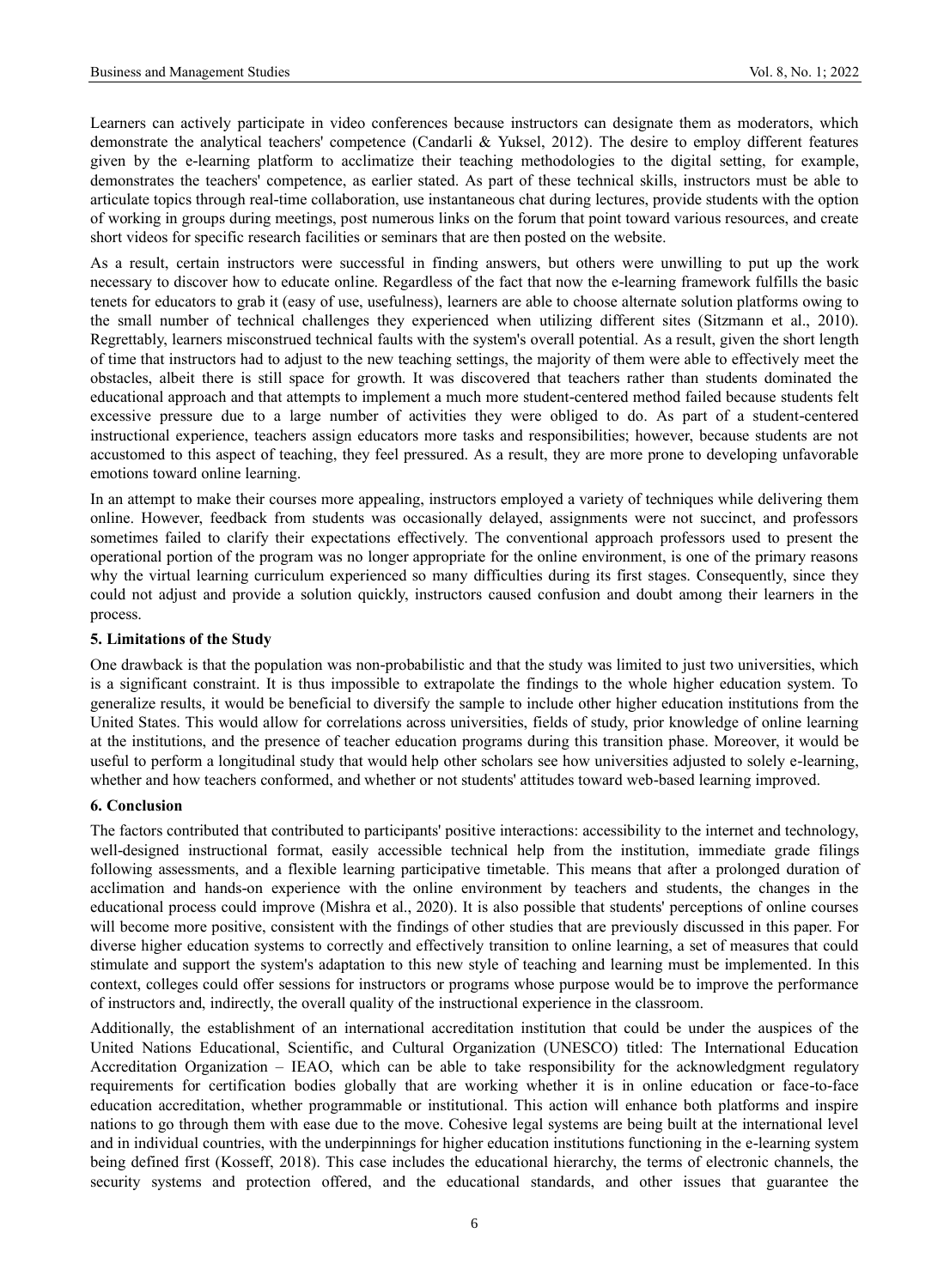implementation of this sort of education and its causal link between countries.

Technical concerns continue to be the most difficult to resolve, owing to the limited capacity of the systems maintained by academic institutions. Universities, without a doubt, have made significant efforts to address these issues and increase the efficiency with which e-learning systems operate. Despite this, students continue to have technical difficulties such as inadequate internet connections, signal interference, and a lack of sufficient digital equipment, particularly for students who live come from low-income households. Colleges and universities could develop programs to fulfill these sorts of demands, therefore making the learning process easier for individuals who find themselves in these kinds of scenarios.

#### **References**

- Adedoyin, O. B., & Soykan, E. (2020). Covid-19 pandemic and online learning: the challenges and opportunities. *Interactive learning environments*, 1-13. Retrieved from <https://sci-hub.ee/10.1080/10494820.2020.1813180>
- Bailey, D. R., & Lee, A. R. (2020). Learning from experience in the midst of covid-19: Benefits, challenges, and strategies in online teaching. *Computer-Assisted Language Learning Electronic Journal*, *21*(2), 178-198.
- Candarli, D., & Yuksel, H. G. (2012). Students' perceptions of video-conferencing in the classrooms in higher education. *Procedia-Social and Behavioral Sciences*, *47*, 357-361.
- Coppola, N. W., Hiltz, S. R., & Rotter, N. (2001, January). Becoming a virtual professor: Pedagogical roles and ALN. In *Proceedings of the 34th Annual Hawaii International Conference on System Sciences* (pp. 10-pp). IEEE.
- Donn, G., & Al Manthri, Y. (2010, May). Globalisation and higher education in the Arab Gulf States. Symposium Books Ltd.
- Đorić, B., Blagojević, M., Papić, M., & Stanković, N. (2020). Students' Attitudes Regarding Online Learning During Covid-19 Pandemic. *E-learning*, *3*, 1-011.
- Famularsih, S. (2020). Students' experiences in using online learning applications due to COVID-19 in English classroom. *Studies in Learning and Teaching*, *1*(2), 112-121.
- Fazza, H., & Mahgoub, M. (2021). Student engagement in online and blended learning in a higher education institution in the Middle East: Challenges and solutions. *Studies in Technology Enhanced Learning*, *2*(1), 417-431.
- Fraenkel, J. R., Wallen, N. E., & Hyun, H. H. (2012). How to design and evaluate research in education.
- Gong, Y., He, Y., Xie, D., & Chen, J. (2021). Research on Path Selection of Digital Governance of Online Education. *Modern Economy*, *12*(03), 469. Retrieved fro[m https://www.scirp.org/pdf/me\\_2021030915102729.pdf](https://www.scirp.org/pdf/me_2021030915102729.pdf)
- Gunga, S. O., & Ricketts, I. W. (2007). Facing the challenges of e‐learning initiatives in African universities. *British Journal of Educational Technology*, *38*(5), 896-906.
- Guth, S. (2013). Institute for Globally Networked Learning in the Humanities, SUNY-COIL Center
- Harasim, L. (2007). Assessing online collaborative learning: A theory, methodology, and toolset. In *Flexible learning in an information society* (pp. 282-293). IGI Global.
- Harasim, L. (2012). Learning theory and online technologies. New York, NY: Routledge/Taylor & Francis Group.
- Jamshed, S. (2014). Qualitative research method-interviewing and observation. *Journal of basic and clinical pharmacy*, *5*(4), 87.
- Kayange, A. K. (2019). E-learning encounters in Malawi higher education institutions. *International Journal for E-Learning Security (IJeLS)*, *8*(1), 592-603.
- Kebritchi, M., Lipschuetz, A., & Santiague, L. (2017). Issues and challenges for teaching successful online courses in higher education: A literature review. *Journal of Educational Technology Systems*, *46*(1), 4-29.
- Kim, K. J., & Bonk, C. J. (2006). The future of online teaching and learning in higher education. *Educause quarterly*, 29(4), 22-30. Retrieved from [https://faculty.weber.edu/eamsel/Research%20Groups/On-line%20Learning/Bonk%20\(2006\).pdf](https://faculty.weber.edu/eamsel/Research%20Groups/On-line%20Learning/Bonk%20(2006).pdf)
- Kosseff, J. (2018, May). Developing collaborative and cohesive cybersecurity legal principles. In *2018 10th International Conference on Cyber Conflict (CyCon)* (pp. 283-298). IEEE.
- Limperos, A. M., Buckner, M. M., Kaufmann, R., & Frisby, B. N. (2015). Online teaching and technological affordances: An experimental investigation into the impact of modality and clarity on perceived and actual learning. *Computers & Education*, *83*, 1-9.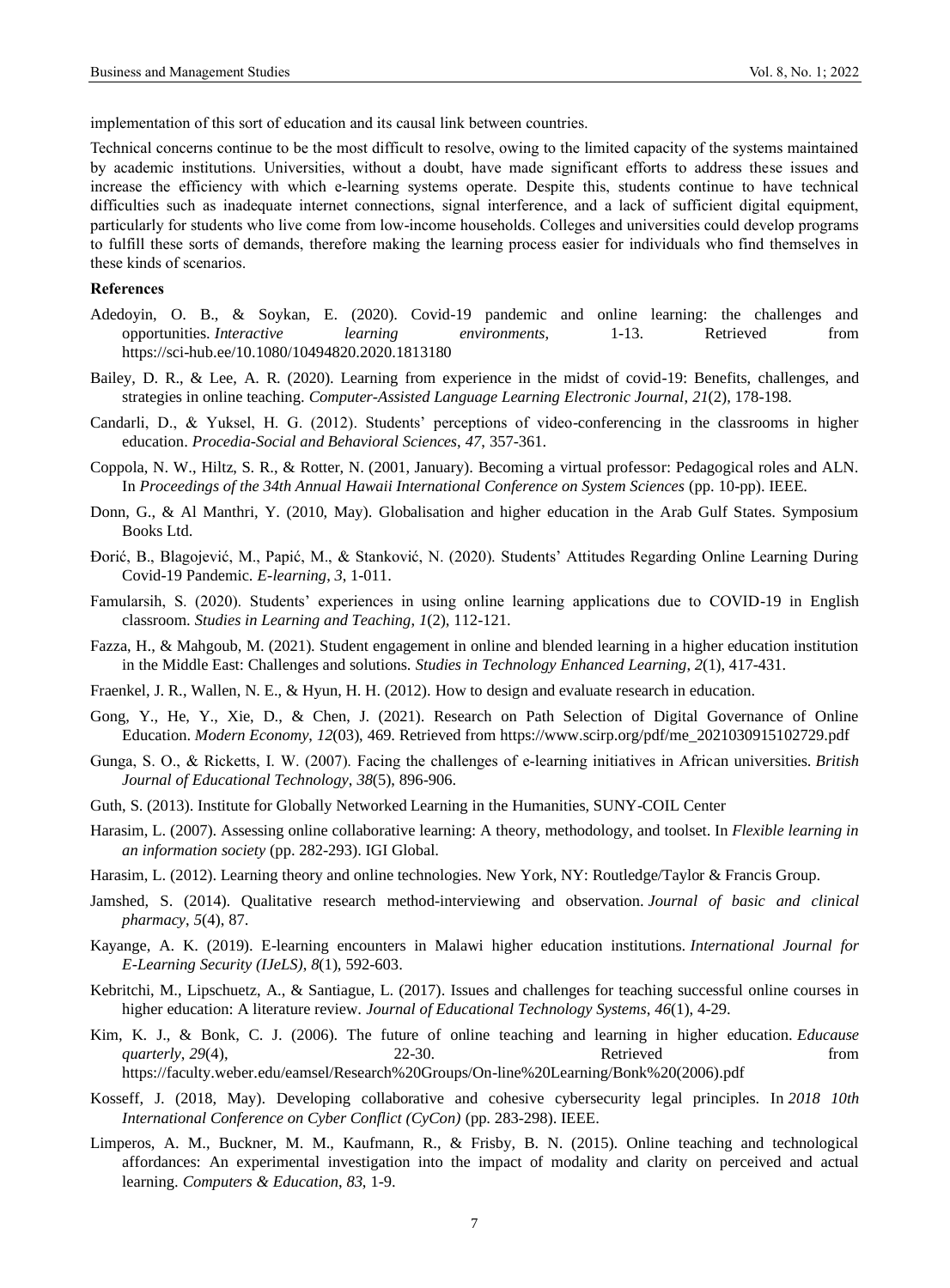- Lorenzen, M. (2021). Teaching Higher Education Faculty about the TEACH Act: Using Federal Copyright Law to Design Online Courses. *Online Submission*.
- McGuinness, C., & Fulton, C. (2019). Digital literacy in higher education: A case study of student engagement with e-tutorials using blended learning. *Journal of Information Technology Education: Innovations in Practice*, *18*, 001-028.
- Mishra, L., Gupta, T., & Shree, A. (2020). Online teaching-learning in higher education during lockdown period of COVID-19 pandemic. *International Journal of Educational Research Open*, *1*, 100012.
- Moore, R. L. (2016). Interacting at a distance: Creating engagement in online learning environments. In *Handbook of research on strategic management of interaction, presence, and participation in online courses* (pp. 401-425). IGI Global.
- Naicker, A., Singh, E., & van Genugten, T. (2021). Collaborative online international learning (coil): Preparedness and experiences of South African students. *Innovations in Education and Teaching International*, 1-12. Retrieved from <https://doi.org/10.1080/14703297.2021.1895867>
- Nancy Carter, R. N., Bryant-Lukosius, D., & Alba DiCenso, R. N. (2014, September). The use of triangulation in qualitative research. In *Oncology nursing forum* (Vol. 41, No. 5, p. 545). Oncology Nursing Society. Retrieved from [https://www.researchgate.net/profile/Harasit-Paul/post/Triangulation\\_of\\_data\\_sources\\_in\\_qualitative\\_research\\_Do](https://www.researchgate.net/profile/Harasit-Paul/post/Triangulation_of_data_sources_in_qualitative_research_Do_you_consider_it_mixed_methods_research_and_why_whether_its_a_yes_or_no/attachment/5f54865e6a5a0300017ce1f9/AS%3A932660260114433%401599374942659/download/carter2014.pdf)

you consider it mixed methods research and why whether its a yes or no/attachment/5f54865e6a5a03000 [17ce1f9/AS%3A932660260114433%401599374942659/download/carter2014.pdf](https://www.researchgate.net/profile/Harasit-Paul/post/Triangulation_of_data_sources_in_qualitative_research_Do_you_consider_it_mixed_methods_research_and_why_whether_its_a_yes_or_no/attachment/5f54865e6a5a0300017ce1f9/AS%3A932660260114433%401599374942659/download/carter2014.pdf)

- Ng, C. H. (2020). Communicative Language Teaching (CLT) through synchronous online teaching in English language preservice teacher education. *International Journal of TESOL Studies*, *2*(2), 62-73.
- Patten, M. (2016). *Questionnaire research: A practical guide*. Routledge.
- Paudel, P. (2021). Online education: Benefits, challenges and strategies during and after COVID-19 in higher education. *International Journal on Studies in Education*, *3*(2), 70-85.
- Picciano, A. G. (2021). Theories and frameworks for online education: Seeking an integrated model. In *A Guide to Administering Distance Learning* (pp. 166-190). Brill. Retrieved from <https://files.eric.ed.gov/fulltext/EJ1154117.pdf>
- Rapanta, C., Botturi, L., Goodyear, P., Guàrdia, L., & Koole, M. (2020). Online university teaching during and after the Covid-19 crisis: Refocusing teacher presence and learning activity. *Postdigital science and education*, *2*(3), 923-945.
- Redmond, P., Abawi, L. A., Brown, A., Henderson, R., & Heffernan, A. (2018). An online engagement framework for higher education. *Online learning*, *22*(1), 183-204. Retrieved fro[m https://files.eric.ed.gov/fulltext/EJ1179626.pdf](https://files.eric.ed.gov/fulltext/EJ1179626.pdf)
- Rubin, J. (2016). 16 The Collaborative Online International Learning Network. *Online intercultural exchange: policy, pedagogy, practice*, 263.
- Sitzmann, T., Ely, K., Bell, B. S., & Bauer, K. N. (2010). The effects of technical difficulties on learning and attrition during online training. *Journal of Experimental Psychology: Applied*, *16*(3), 281.
- Spinks, J. A., & Bedi, K. (2012). Experiences of Creating E-Learning Programs in the Middle East. Retrieved from <https://www.mei.edu/publications/experiences-creating-e-learning-programs-middle-east>
- Steiner, R., Tirivayi, N., Jensen, M., & Gakio, K. (2005). Africa tertiary institution connectivity survey report. *World Bank Institute.*
- Sun, A., & Chen, X. (2016). Online education and its effective practice: A research review. *Journal of Information Technology Education*, *15*. Retrieved from <https://hagamoshistoria.pe/uploads/file/OnlineEducationAndEffectivePractice.pdf>
- Trimble, M. (2019). The territorial discrepancy between intellectual property rights infringement claims and remedies. *Lewis & Clark L. Rev.*, *23*, 501.
- Twinomugisha, A., Magochi, J. & Aluoch, S. (2004). Investigation of bandwidth consolidation for partnership universities. Nairobi: The African Virtual University.
- Zhang, M. (2019). Research on the Copyright of User Content in Online Education Platform.